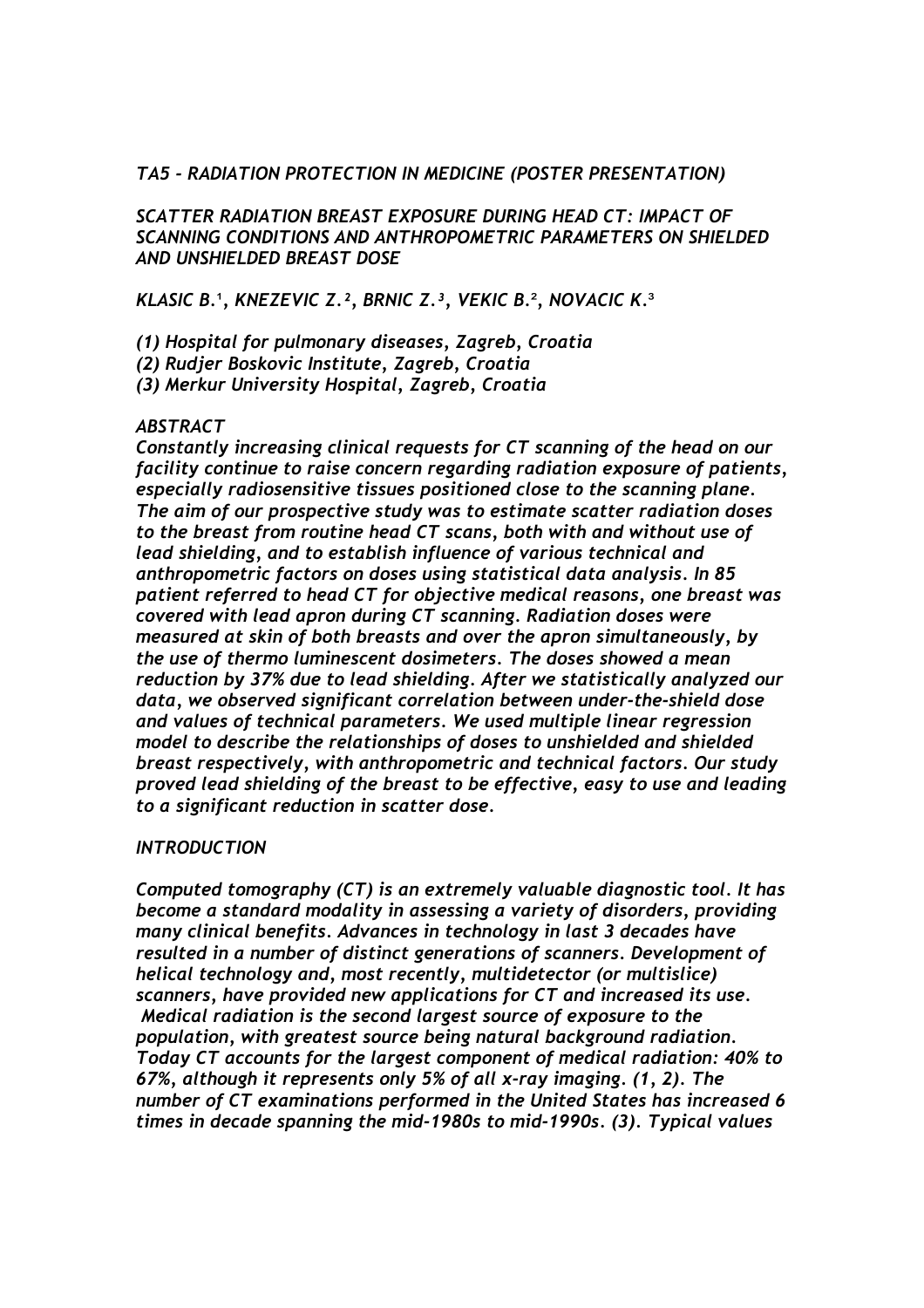*of patient dose in CT can be expected to change with developments in technology and clinical practice. Recent studies are suggesting broadly increasing levels of exposure per examination. For example, in a recent review of CT use and radiation dose, the effective dose (a measure of whole body dose based on individual organ doses and specific organ sensitivities) of a chest CT was 54 times that of a mammogram or 68 times the dose of a chest x-ray. Moreover, the cancer risk is cumulative over a lifetime, so each exposure (CT examination) contributes to the lifetime exposure. (5) Radiation for older adults and the elderly does not carry the same cancer risk as it does for the younger population, because many radiation induced cancers, particularly solid malignancies, will not be evident for decades.* 

*Many health care providers, as well as the general public, have become aware of unnecessary CT radiation exposure, including potential cancer risks.* 

*Despite the increase in CT use and ewer growing attention, there has not been appropriate increase in the use of techniques for reducing these risks. One reason for this lack of adjustments is likely that CT is a digital technology and there is no penalty for high dose of radiation in lower image quality. Quite contrary, higher doses improve image quality, unlike radiography, where higher doses result in overexposed, or dark, examinations. By an appropriate choice of technical parameters, attention to quality control and the application of diagnostic reference levels, more than a 50 percent reduction in patient dose is possible. (2) Breast cancer is the most commonly occurring cancer among woman (22% of all cancers in 2000) and its estimated annual incidence worldwide is about one million cases. Over the last two decades, the annual incidence* 

*rate of breast cancer has been increasing steadily (4)* 

*Based on epidemiological studies conducted in different populations, The breast tissue is a structure with particular sensitivity to radiation. Therefore, its exposure to x-rays, when involved in scanning, represents a well-established risk factor for developing fatal cancer. If close but not directly in the area of scanning, scatter or internal deflection of the x-ray particles (photons) paths, may also affect that organ. The risk is dosedependent and avoiding unnecessary exposure of mammary gland to radiation has a considerable benefit, since radiation doses from all sources accumulate over the life of an individual* 

*Epidemiological studies on young women exposed to multiple thoracic fluoroscopes show us persuasive examples of excess cancer risk associated with diagnostic x-ray exposure. Excess (absolute) risk per unit of total dose (about 10 excess cases per 10,000 women per year per Gy at age 50, following exposure at age of 25) were comparable to those associated with acute doses among atomic bomb survivors (1).* 

*Breast cancer in men is a rare disease, accounting for <1% of all breast cancer cases in the United States (6). Its incidence, once thought to be relatively stable, now seems to be substantially increasing, from 0.86 to*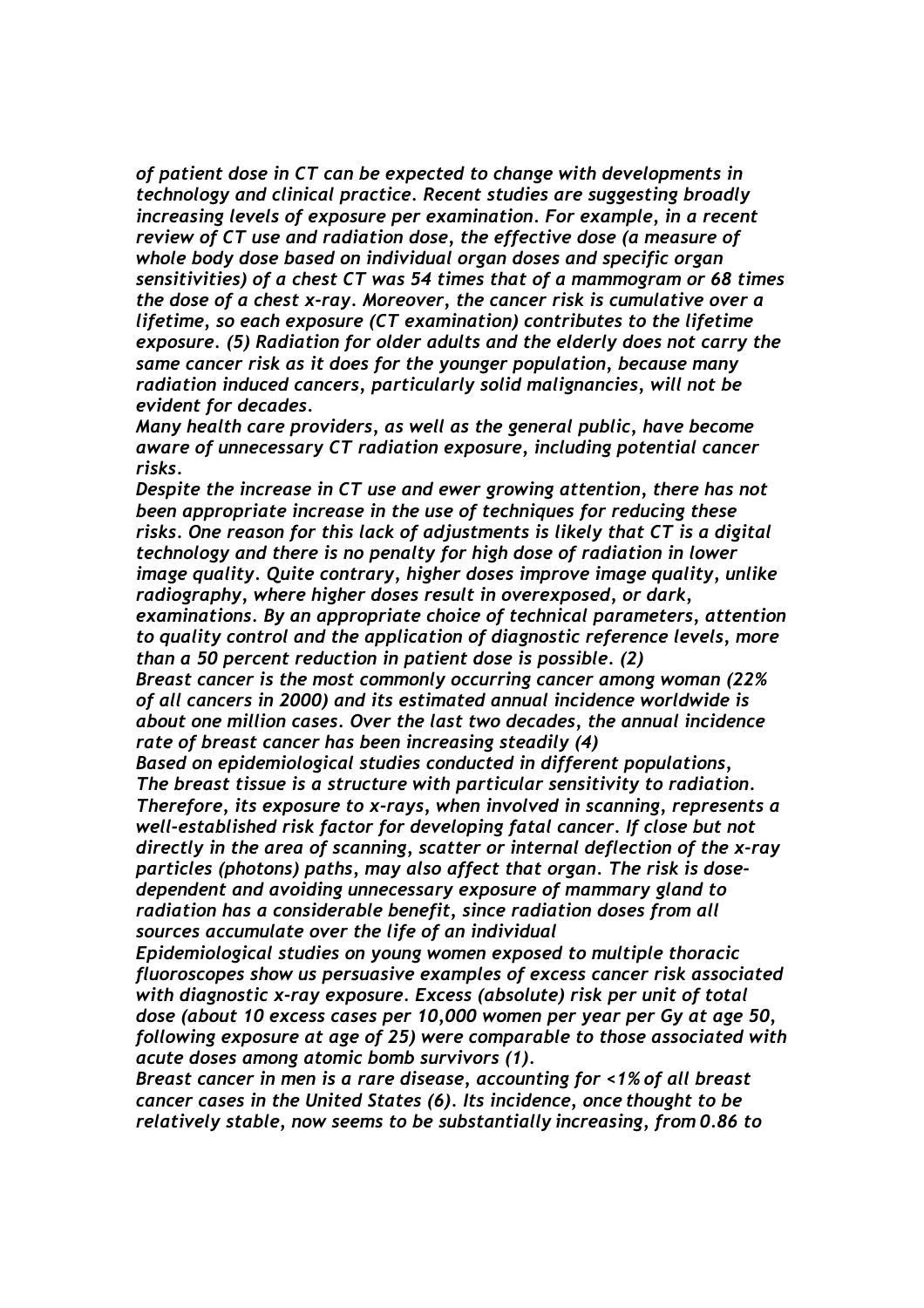*1.06 per 100,000 population over the last 25 years (6). Although the epidemiologic literature on female breast cancer (FBC) is extensive, little is known about the etiology of male breast cancer (MBC). Existing body of evidence on genetic and epidemiologic risk factors for breast cancer in men puts radiation exposure among those risk factors that seem to be consistently associated with MBC. The latent period for men exposed to radiation is ~20 to 30 years (6). In addition to case reports of breast cancer occurring in men exposed to radiation (6), several studies have shown that the risk of breast cancer is increased in men exposed to repeated and prolonged chest flouroscopies and for increased frequency of chest X-rays (6).*

### *MATERIALS AND METHODS*

*Our study included 80 adult patients who underwent cranial CT examination for different indications. The study population consisted of 52 women (65%) and 28 men (35%). Their ages ranged from 78 to 22 (mean age, 46 years) 40 patients (50%) were <40 years old, and 12 patients (15 %) were <30 years old.* 

#### *Body constitution*

*Body mass index (BMI) was calculated (BMI=body mass (kg)/height (m) ²) and meatus acusticus externus –to-dosimeter distance (MAEDD) was measured for each patient.* 

### *Technical conditions*

*Scan parameters were recorded during examination: mA, kVp, number of slices, slice thickness and weighted computed tomography dose index (CTDI) values, which were automatically calculated by CT software and displayed on the screen.* 

*During head CT examination one breast was covered with lead apron of 0.35-mm-equivalent lead density, and contra lateral breast was left unshielded, so that each patient served as her/his own control. The amount of scatter radiation measured at the skin of the shielded was compared with that of the unshielded breast. The left and right breasts were shielded in alternating order in each consecutive patient. It was intended that breast area be covered as tightly as possible, from midline to anterior axillary line, and from the clavicle to lower ribs.* 

### *CT equipment*

*In our study we used SCT-7800T (Shimadzu, Japan) helical CT unit. All head CT examination were performed using standard protocol that consisted of initial scout view, followed by 8 to 11 contiguous 10mm slices and 7 to 13 5mm slices for scull base. Exposure factors were kept at 120 kV and 200 mAs for 10mm and 250 mAs for 5mm slices. To reduce scanning*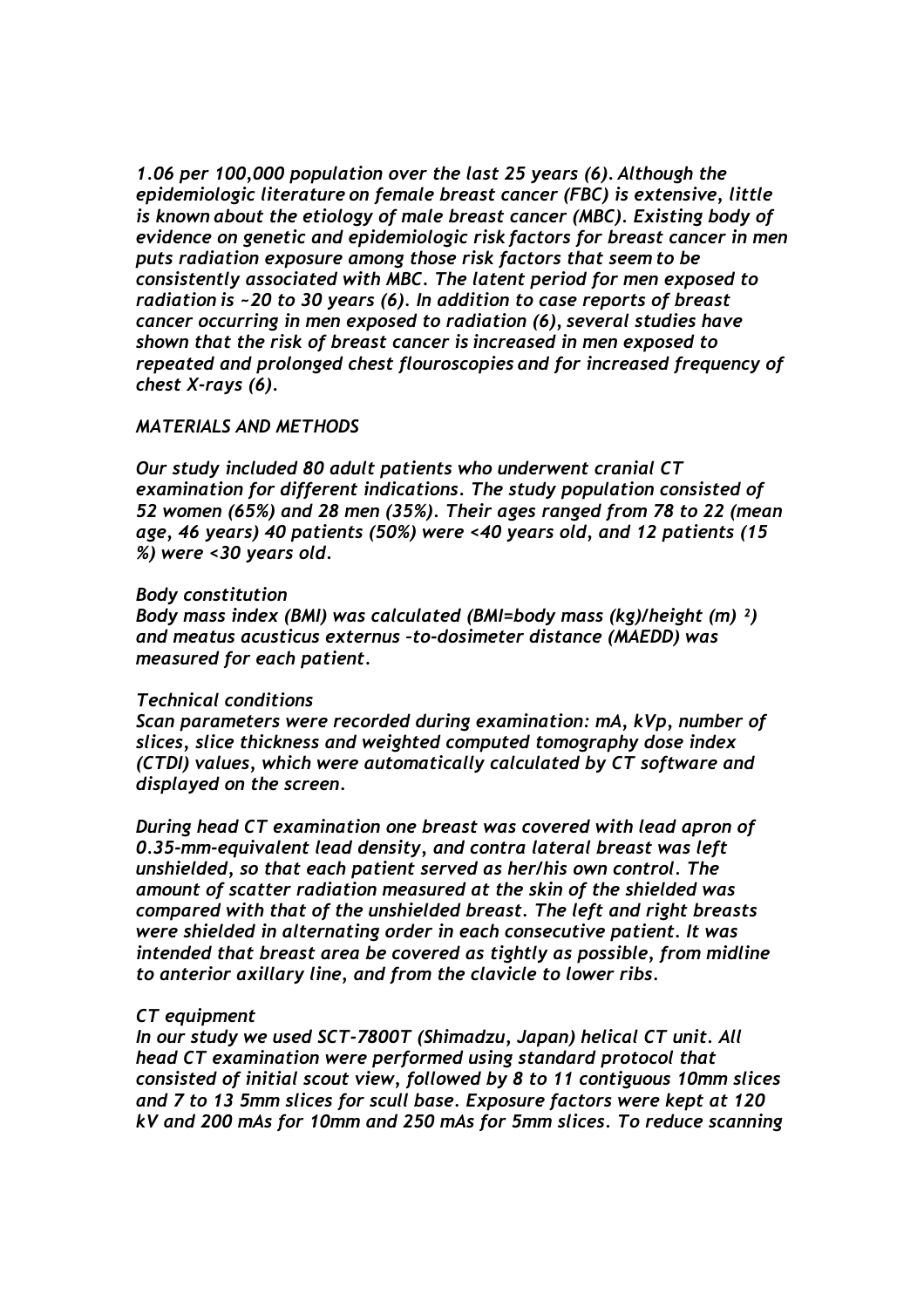*artifacts at scull base we used «stack» technique with 2mm overlapping slices.* 

### *Dosimetry*

*Measurements were carried using 7 LiF:Mg,Ti (TLD-700) dosimeters (manufactured by Harshaw). Dimensions of dosimeters are 3x3 mm chips 0.9 mm thick, which were packed in pairs of two in rubber holders (7,8,9). The 7 LiF:Mg,Ti is nearly tissue-equivalent material that is very important in medical applications of radiation, especially diagnostic radiology. In each cycle we had 10 calibration and 5 control dosimeters. For calibration, the irradiations with 137Cs gamma rays were performed in the Secondary Standard Dosimetry Laboratory in the Rudjer Bošković Institute. Calibration doses were 5 mGy specified as "air kerma".* 

 *Annealing was performed in an automatic microprocessor controlled TLD oven (TLDO PTW). The procedure was: heating with automatically controlled speed to 400°; 60 min. at 400°C, cooling with controlled speed to 100°, 120 min. at 100°C and cooling to room temperature.* 

 *Before any irradiation TLDs were annealed. Just before every reading TLDs were preheated for 20 min. at 100°C in the TLD oven. The readings were carried out in a modified 'Toledo 654' (Pitman U. K.) reader that enables glow curve integration with variable integration limits for each dosimeter individually. Reading process includes preheating at 100°C for 6 seconds and heating for 35 seconds with constant heating rate (10,4°C per sec.) up to the temperature of 270 °C.* 

### *Statistical analysis*

*For statistical data analysis we used Statgraphics Plus 5.1 (StatPoint Inc. USA) statistical software. Its StatAdvisor option allowed us to calculate various statistics, including correlations, covariances, and partial correlations. Also included in the procedure were a number of multivariate analysis methods, which gave interesting views into the data. Our study was approved by the hospital's Ethics Committee prior to initiation. The patients were informed that breast shielding was not a routine means of protection in head CT, and not addressed by laws in Croatia, but could not be harmful in any way and there would be no effect of shielding on examination efficacy. A written informed consent was obtained from all patients.* 

# *RESULTS*

*Results of our measurements are shown in Table 1.* 

### *Table 1. Results*

| UTS OTS UB BMI | $\lfloor mAs \rfloor$ | <b>MBD</b><br>slices |  | tilt |
|----------------|-----------------------|----------------------|--|------|
|----------------|-----------------------|----------------------|--|------|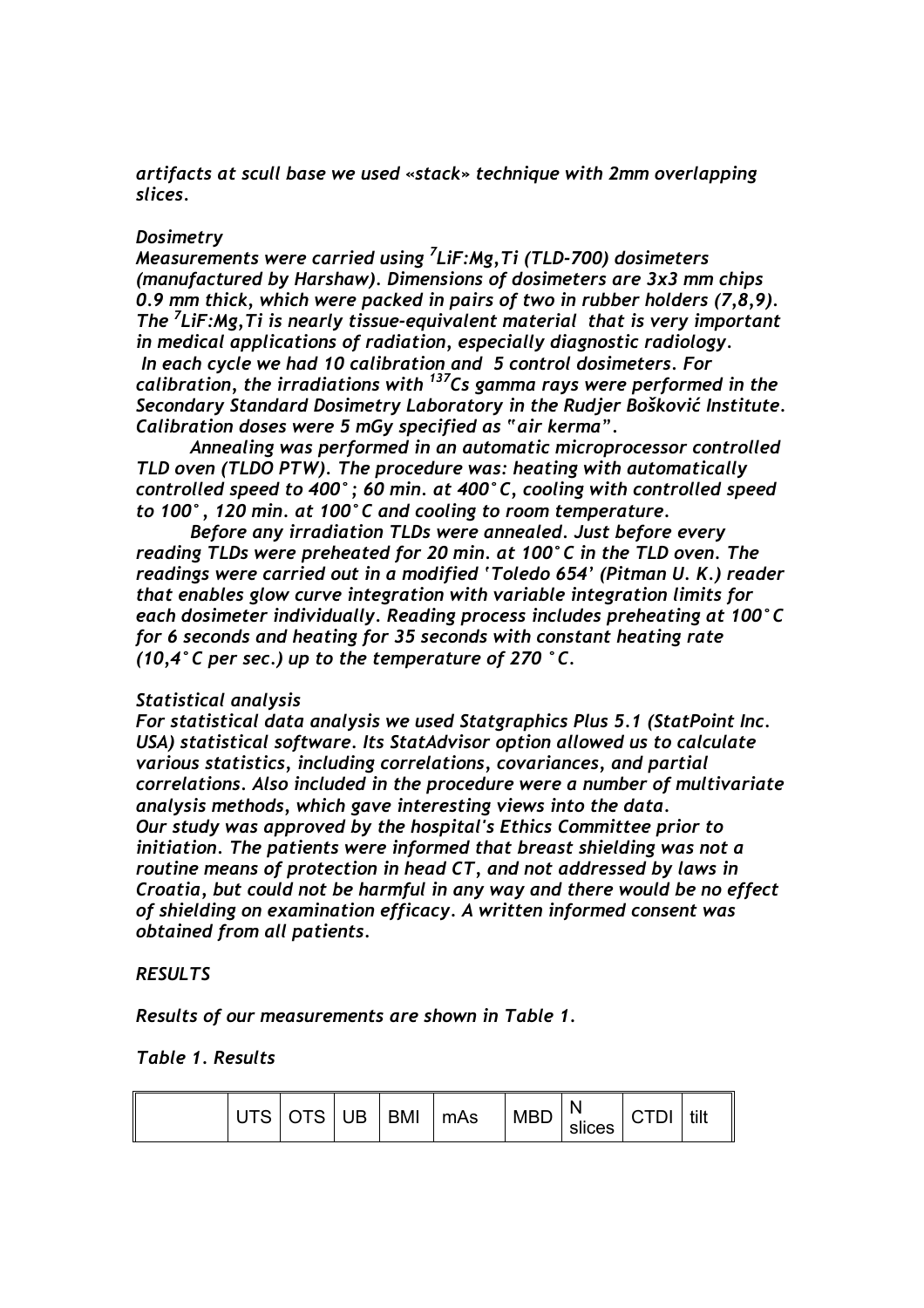| Min      | 0.04    | 0.03    | 0.09 | 15,82 | 2625,0  | 20,00 | 23,8  | 23,8 | $-18,0$ |
|----------|---------|---------|------|-------|---------|-------|-------|------|---------|
| Max      | 0,56    | 0.83    | 0.61 | 44,53 | 12200,0 | 30,00 | 90,1  | 47,6 | 25,0    |
| R        | 0,52    | 0.80    | 0,52 | 28.71 | 9575,0  | 10,00 | 66,3  | 23,8 | 43,0    |
| Stdev    | 0,10    | 0.14    | 0,12 | 4,26  | 1425,6  | 2.32  | 18,8  | 6,8  | 9,5     |
| Average  | 0,17    | 0,20    | 0.31 | 26,48 | 5132,3  | 24,02 | 74,6  | 38,8 | 8,8     |
| $Xsr+3S$ | 0,46    | 0.61    | 0.68 | 39,26 | 9409,0  | 30,99 | 131,1 | 59,1 | 37,2    |
|          |         |         |      |       |         |       |       |      |         |
| Xsr-3S   | $-0,12$ | $-0.21$ | 0.06 | 13,71 | 855,6   | 17.05 | 18,1  | 18,5 | $-19,7$ |

*(UTS) "Under-the-shield" scatter dose at skin of shielded breast in mGy, (OTS) "Over-the-shield" scatter dose on shielded breast in mGy, (UB) scatter dose at skin of unshielded breast in mGy, (BMI) Body mass index, mAs, (MBD) Meatus Acusticus Externus to Breast distance in cm, (Nslices) Total number of slices in one CT scanning, CTDI in mGy, (tilt) Gantry tilt in degrees, (Min) Minimal value, (Max) Maximal value, (R) Range, (Stdev) Standard deviation, (Average) Mean value, (Xsr+3S) Upper confidence level at 99,7%, (Xsr-3S) Lower confidence level at 99,7%* 

*The difference between doses measured at the skin of the unshielded and the shielded breast was statistically significant (p=1,3x10-18). The doses at the protected breast were by average factor of 2,03 (range 1,1 to 6,22) lower than those at the unshielded breast, i.e. surface breast exposure was reduced by 51% (range 9% to 84%) due to lead shielding. Exposure at skin under the shield and over the shield of shielded breast participated with 57% and 43% in total breast dose, respectively.* 

*After we statistically analyzed our data, we observed significant correlation between under-the-shield dose and values of technical parameters. This relationship was statistically significant for CTDI, total mAs and number of slices in one head CT scan at the 90% or higher confidence level (P-value*<*0,10) with Pearson factors of 0,585 , 0,513 and 0,603 respectively.* 

*Total breast dose correlated significantly more with over-the-shield (Rsquared=0,632) then with under-the-shield (R-squared=0,366) values. Gantry tilt strongly correlated with over-the-shield dose, but for total breast and under-the-shield doses, correlation was not statistically important, with p=0,594 and p=0,824, respectively.* 

*When we divided our population by sex, statistical analysis showed even stronger correlations for male, but weaker for female patients. In group with female patients correlation between over-the-shield dose and gantry tilt become statistically insignificant at the 90% or higher confidence level (p=0,17).* 

*Results of fitting a multiple regression to describe relationships between scatter doses and independent variables (CTDI, mAs, gantry tilt, number of slices in one scan, BMI, meatus acusticus exernus-to-breast distance) indicated that those variables explain only 54,73% of the variability in breast doses. By removing terms that are not statistically significant at*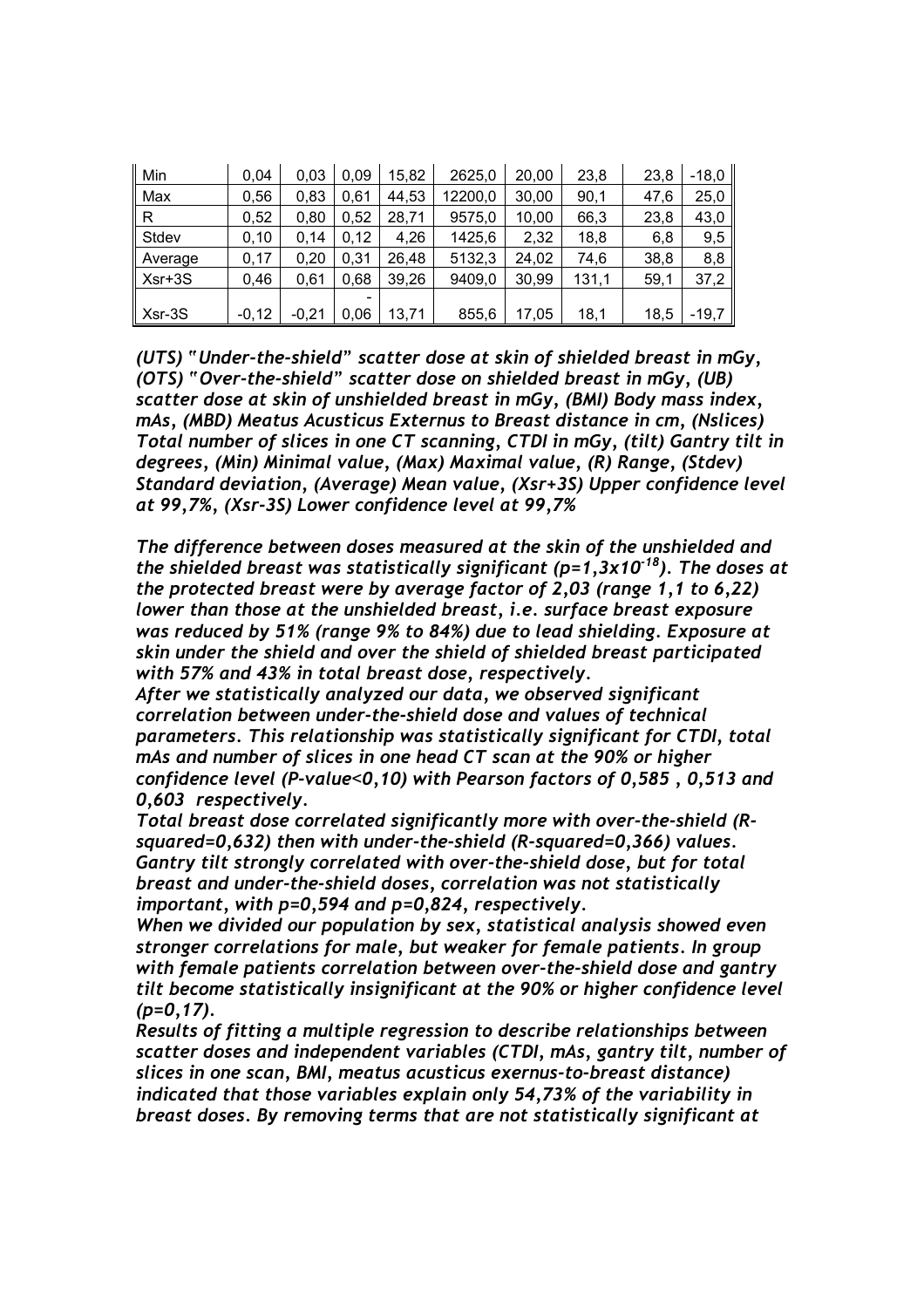*the 90% or higher confidence level, the remaining factors (CTDI, gantry angle, mAs) are explaining 65,3% of the variability in dose to the unshielded breast. For shielded breast remaining factors (BMI, meatusbreast distance) are explaining 55% of variability. P-value in ANOVA table was lower than 0,10 , so there is a statistically significant relationship between the variable at the 90% or higher confidence level.* 

#### *DISCUSSION*

*There is much that radiologist can do to keep radiation exposures low during head CT scanning without compromising image quality (2,10). First, the referring physician should evaluate the justification of examination. Then, the operator should adopt technical parameters to each patient individually, with special attention being paid to pediatric and young patients. The use of shielding for superficial structures in the examination field is controversial, since it can affect the display of deeper structures. When such organs are not in the field of interest, like breast during head CT scanning, radiation dose to the breast is due to scatter radiation from the interaction of the X-ray beam with patient tissue and tabletop. None of this incidental dose received by the breast contributes to useful image data and it may be reduced by the use of the breast shield without a detrimental effect on image quality.* 

*The data from a number of studies suggest that the doses of scatter radiation to the breast in various diagnostic procedures range from almost immeasurable levels to those higher than in conventional mammography (11,12). There is debate regarding whether such low-level radiation provides a significantly increased risk of developing fatal cancer. For the purpose of this discussion, low-level radiation is ~100 milliSivert (mSv) (13) The dose from a single CT examination (which can include up to 4 different series, pre- and post contrast) can range from <1.0 mSv to >30.0 mSv (1,13) A recent study (14) of the radiation effects on the atomic bomb survivors seems to confirm a statistical finding of a risk of carcinogenesis in the dose range 0 to 0,1 Sv, and the validity of the linear no-threshold model for acute exposure to low doses, with an upper confidence limit for a possible threshold value of 0,06Sv. Prevalent view today is that there is a statistically significant increased risk of fatal cancer from low-dose radiation, possibly in the range of 10 to 50 mSv (13).* 

*There is still a high level of uncertainty about low-dose risk, and we still have to come to terms with that uncertainty.* 

*Beaconsfield et al studied the effect of shielding regions of the body that are not included in the direct path of the x-ray beam during CT. They reported that with lead protection breast doses were reduced by an average of 45% and 76% respectively, in 110 patients undergoing routine head CT. (10) Another study by Brnic et al studied the effect of breast shielding during CT scanning. They reported that with use of lead shields breast doses were reduced by 57% in 49 patients. The mean scatter*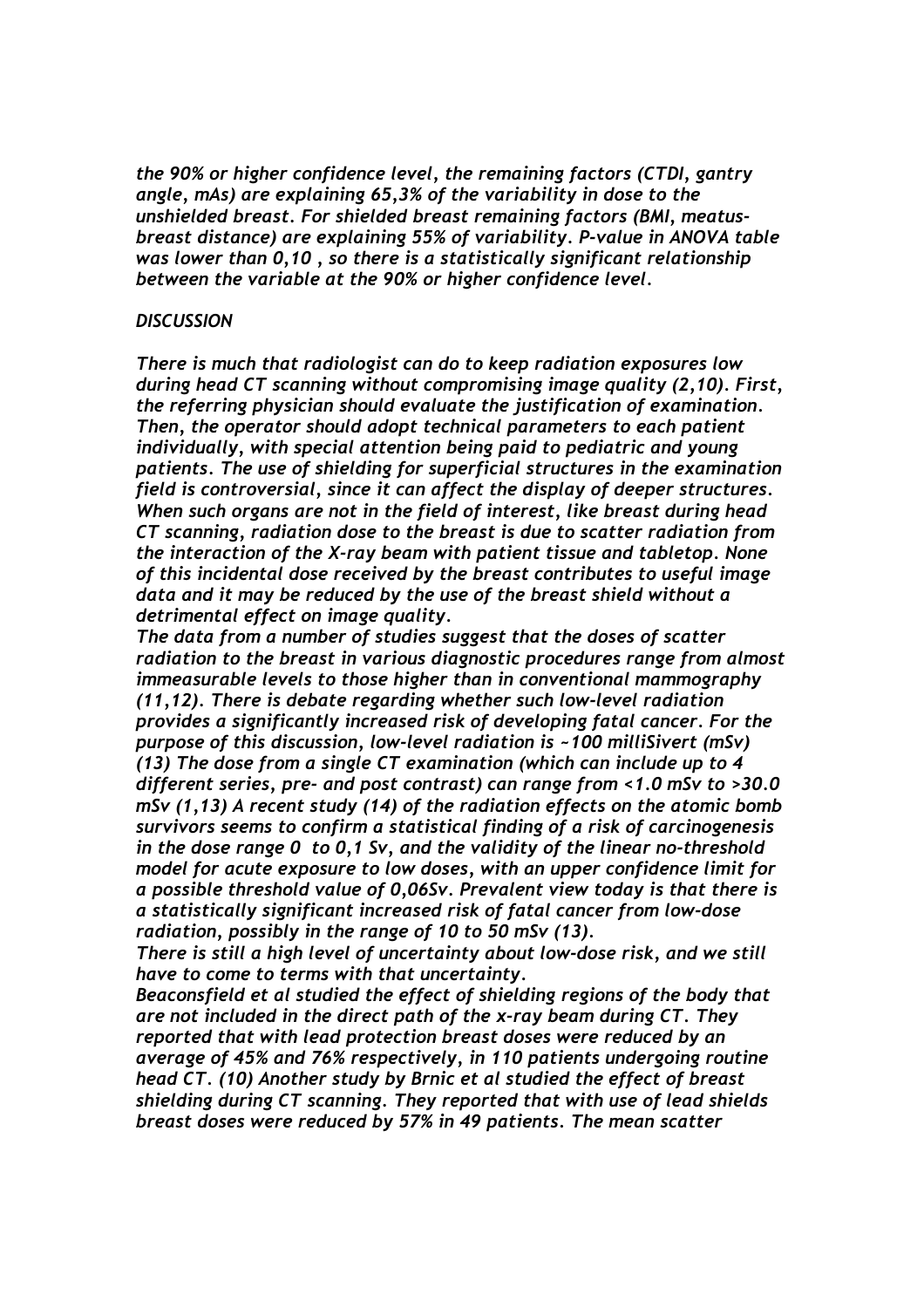*radiation dose to the breast in our series was 0,312+-0,12mGy, 10% higher than doses reported by Brnic and Beaconsfield. We believe that the difference in our results comes from usage of helical CT scanner in our study (16), while Beaconsfield and Brnic used conventional CT scanners. In comparison with the mammographic dose per film (17), scatter dose per one breast in head CT was more than four times lower. If head CT is performed repeatedly, the dose to the breasts might accumulate to significant level, possibly surpassing that of mammography. Position of a tissue or organ within a body is important for its scatter exposure.(18) Those organs that lie along body axis are more exposed to internal scatter, and on the other hand, one can assume that in the case of the breast, which is a superficially located organ, external scatter would play a significant role (19). During head CT scanning external scatter originates from CT machine and from the periphery of the head. It reaches the breast from its convexity that lies above the coronal plane of the supine patient. Scatter radiation that comes from outside of the patient can, therefore, be considerably absorbed by protective lead shield. However, we can not eliminate the scatter radiating along the central axis of the neck, as well as scatter from the machine, which comes from below the level of patient support. In order to asses how much radiation was imparted to the breast from outside and how much was due to internal scatter, we measured separately the doses beneath (under –the-shield) and over (over-the-shield) the lead apron. Radiation dose for «Under theshield» exposure was 0,178+-0,097 mGy and for «over the shield» exposure it was 0.135+-0,085 mGy, and they participated in total breast dose (dose measured at skin of contralateral unshielded breast) with 57% and 43% respectively.* 

*For 360*º *scans, the ratio of scattered radiation to primary radiation is higher, on average, at the center of the patient than at the surface (18). Therefore, the correlation between total scatter dose to breast, a superficially located organ, was significantly greater with over-the-shield (R-squared=0,632) then with under-the-shield (R-squared=0,366) radiation doses.* 

*An impact of body weight on radiation exposures in diagnostic radiology is well established (20). In our study we investigated the connection between patients' body constitution and scatter radiation to the breast. We have shown that patients with higher BMI are exposed to higher scatter breast doses, with higher percentage of internal scatter in total breast dose. Therefore, breast shielding is more effective in patients with lower BMI, due to higher percentage of external scatter in total breast dose. In our study, thinner patients with lower BMI were also generally younger (mean age for women with BMI*<*24 was 36 and for BMI*>*24 was 45 years), and therefore exposed to greater cancer risk.* 

*After we statistically analyzed our data, we observed significant positive correlation between "under-the-shield" dose and values of technical scanning parameters (CTDI, total mAs and number of slices in one head CT*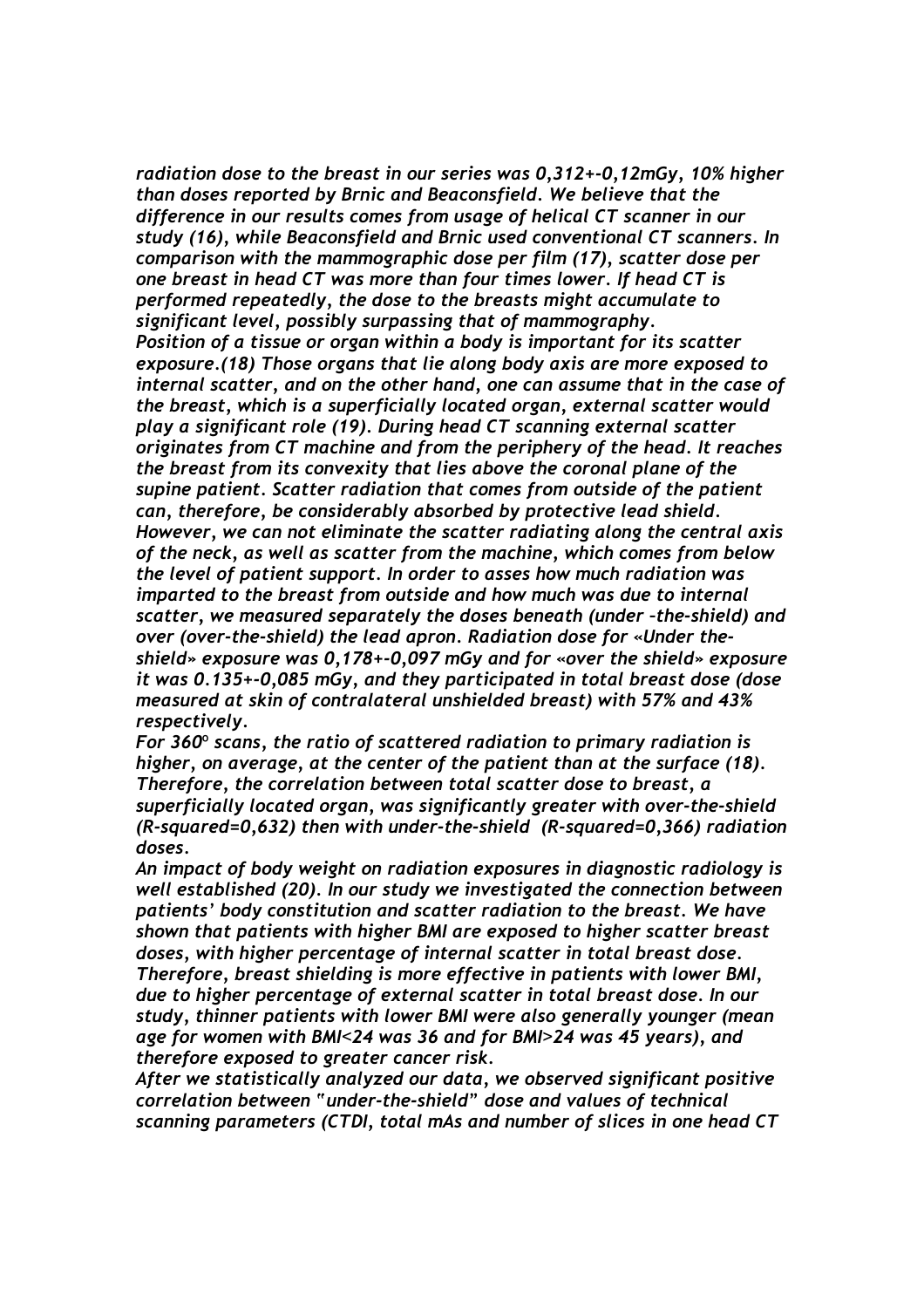*scan). All this parameters contribute to quantity of x-rays imparted to the tissue in scanning plane and are directly proportional to total scatter dose (tutorial) (unshielded breast dose). We can not influence internal scatter with shielding, and therefore an increase in total scatter dose proportionally increases "under-the-shield" dose. Technical parameters do not correlate with "over-the-shield" dose since it is the measure of external scatter, which is reduced by lead shielding. Radiation dose to unshielded breast can be influenced by changing technical conditions, while dose to the shielded breast depends mainly on anthropometric factors, which are specific for each patient and we can not influence them. Given that CTDI, as a main predictor of breast radiation load, is mainly dependent upon electrical conditions, low-dose protocols may be of value in dose reduction.* 

*The benefit of breast shielding during CT acquisition has been previously recognized and reported (20) In their paper Brnc e al demonstrated a reduction of breast scatter radiation dose from to by the use of a flat lead shield. They considered this reduction to be clinically significant and suggested it should not be omitted during scanning, especially in younger women with a higher sensitivity of breast tissue to radiation. Along with breast shielding some other radiosensitive tissues will also be protected against external scatter radiation, particularly bone marrow (42% of bone marrow in adults is found in the thorax) and skin (20).* 

 *Current legislation in Croatia does not address the question of breast shielding during CT scanning. The decision whether to use breast shielding for a particular patient should be made with an understanding of the expected low doses to the gland tissue and the cancer risk related to them. In younger women with glandular breast, significant radio sensitivity of breast tissue to radiation and other possible risk factors predisposing them for cancer, the effective dose resulting from particular absorbed dose would probably be higher. Although breasts have small contribution in total effective dose from head CT scanning (22) , the overall risk from head CT examination have to be perceived in the light of high radio sensitivity of the breast parenchyma and believed small sensitivity of brain tissue.* 

*Breast protection with lead apron was in our circumstances easily carried out. In patients with favorable body geometry and clinical status it required not more than 1 minute of regular schedule time. The positioning of the lead apron proved to be simple because it's small and does not give rise to folds. We also noticed that such additional care made a positive impression on our patients, giving them more confidence in medical professionals and reducing fear and discomfort.* 

*Scatter radiation to the breast can be measured in vivo or by usage of anthropomorphic phantom (23). Both methods have their advantages and disadvantages. Indirect phantom measurements are more fundamental, as they consider increasing tissue depth as well as breast composition, volume and shape as factors influencing radiation dose. On the other hand,*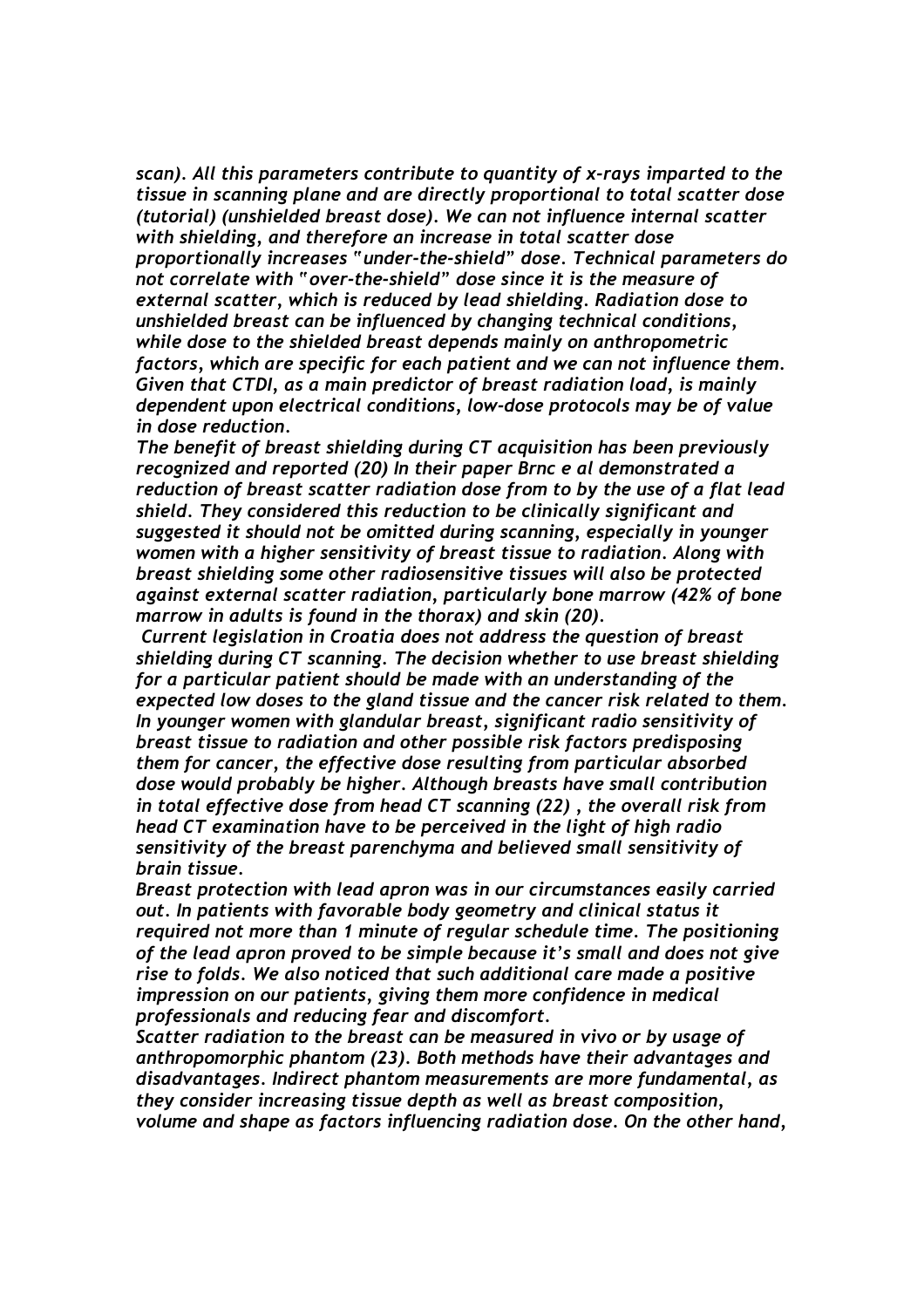*in vivo measurements, as one described in our study, are performed in real clinical circumstances f positioning of the patient and variations of body geometry, which influence shielding possibilities.* 

# *CONCLUSION*

*CT radiation dose optimization is a crucial issue in patient radiation protection today. The benefit to the patient is our priority, and therefore we should strictly apply the policy of ALARA (as low as reasonably achievable). Our study proved lead shielding of the breast to be effective, leading to a significant reduction in scatter dose. The shield proved easy to use and did not increase the examination time. Thus it can be recommended to use shielding, especially on young patients and those who have to repeat the examination frequently.* 

# *Acknowledgements*

*The authors would like to thank dr. Petar Anic, Mr. Kruno Marincevic and Mr. Jovica Dedoevic for their assistance.* 

# *REFERENCES*

*1. UNSCEAR 2000. Medical radiation exposures. Annex D. The United Nations* 

 *Scientific Committee on the Effects of Atomic Radiation Health Phys. 2000 Sep;79(3):314.* 

*2. Task Group on Control of Radiation Dose in Computed Tomography. Managing* 

*patient dose in computed tomography. A report of the International Commission on* 

*Radiological Protection. Ann ICRP. 2000;30(4):7-45.* 

*3. Mettler FA Jr, Wiest PW, Locken JA, Kelsey CA. CT scanning: patterns of use and* 

 *dose. J Radiol Prot. 2000 Dec;20(4):353-9.* 

*4. Dumitrescu RG, Cotarla I. Understanding breast cancer risk -- where do we stand in* 

*2005? J Cell Mol Med. 2005 Jan-Mar;9(1):208-21. Review.* 

- *5. Rothenberg LN, Pentlow KS. Radiation dose in CT. Radiographics. 1992 Nov;12(6):1225-43.*
- *6. Weiss JR, Moysich KB, Swede H. Epidemiology of male breast cancer. Cancer Epidemiol Biomarkers Prev. 2005 Jan;14(1):20-6. Review.*
- *7. Miljanić S, Ranogajec-Komor M, Knežević Ž, Vekić B. Main dosimetric characteristics of some "tissue equivalent" TL detectors. Rad. Prot. Dosim. 2002;100*

*(1-4): 437-442* 

*8.Miljanić S, Vekić B, Martinčić R. Determination of X-ray effective energy and*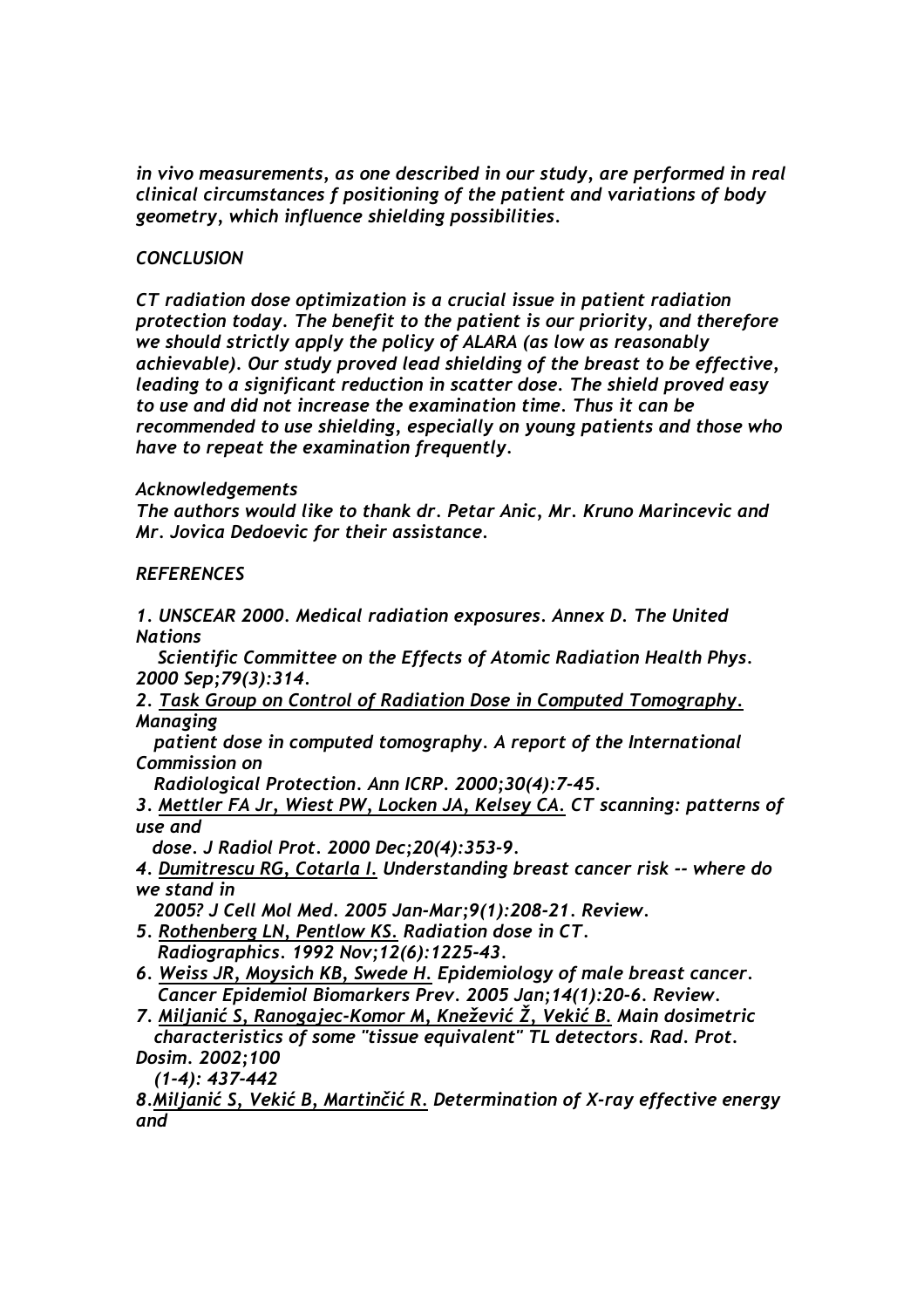*absorbed dose using CaF2:Mn and LiF:Mg,Ti thermoluminescence dosimeters. Rad.* 

 *Prot. Dosim. 1999; 85: 381-384* 

 *9.Ranogajec-Komor M, Muhiy-Ed-Din F, Milković Đ, Vekić B.*

*Thermoluminescence* 

 *characteristics of various detectors for X-ray diagnostic measurements. Radiat. Prot.* 

 *Dosim. 1993; 47: 529-534* 

*10. Kalra MK, Maher MM, Toth TL, Hamberg LM, Blake MA, Shepard JA, Saini S.* 

 *Strategies for CT radiation dose optimization.* 

 *Radiology. 2004 Mar;230(3):619-28. Epub 2004 Jan 22. Review.* 

*11. Beaconsfield T, Nicholson R, Thornton A, Al-Kutoubi A. Would thyroid and breast* 

 *shielding be beneficial in CT of the head? Eur Radiol. 1998;8(4):664-7. 12. Whelan C, McLean D, Poulos A. Investigation of thyroid dose due to mammography.* 

 *Australas Radiol. 1999 Aug;43(3):307-10.* 

*13. Frush DP, Donnelly LF, Rosen NS. Computed tomography and radiation risks: what* 

 *pediatric health care providers should know. Pediatrics. 2003 Oct;112(4):951-7.* 

 *Review.* 

*14. Colombo P, Pedroli G, Nicoloso M, Re S, Valvassori L, Vanzulli A. Evaluation of the* 

 *efficacy of a bismuth shield during CT examinations. Radiol Med (Torino). 2004* 

 *Nov-Dec;108(5-6):560-8. English, Italian.* 

*15.Land CE, Jeggo PA, Kellerer AM, Little JB, Pierce DA, Ullrich RL Committee 1* 

 *Task Report: Low-Dose Extrapolatiom of Radiation-Related Cancer Risk 16. Hidajat N, Wolf M, Nunnemann A, Liersch P, Gebauer B, Teichgraber U, Schroder* 

 *RJ, Felix R. Survey of conventional and spiral ct doses. Radiology. 2001* 

 *Feb;218(2):395-401.* 

*17. Gentry JR, DeWerd LA. TLD measurements of in vivo mammographic exposures* 

 *and the calculated mean glandular dose across the United States. Med Phys. 1996* 

 *Jun;23(6):899-903.* 

*18. Rothenberg LN, Pentlow KS. Radiation dose in CT. Radiographics. 1992 Nov;12(6):1225-43.* 

*19. Hidajat N, Schroder RJ, Vogl T, Schedel H, Felix R. [The efficacy of lead shielding*